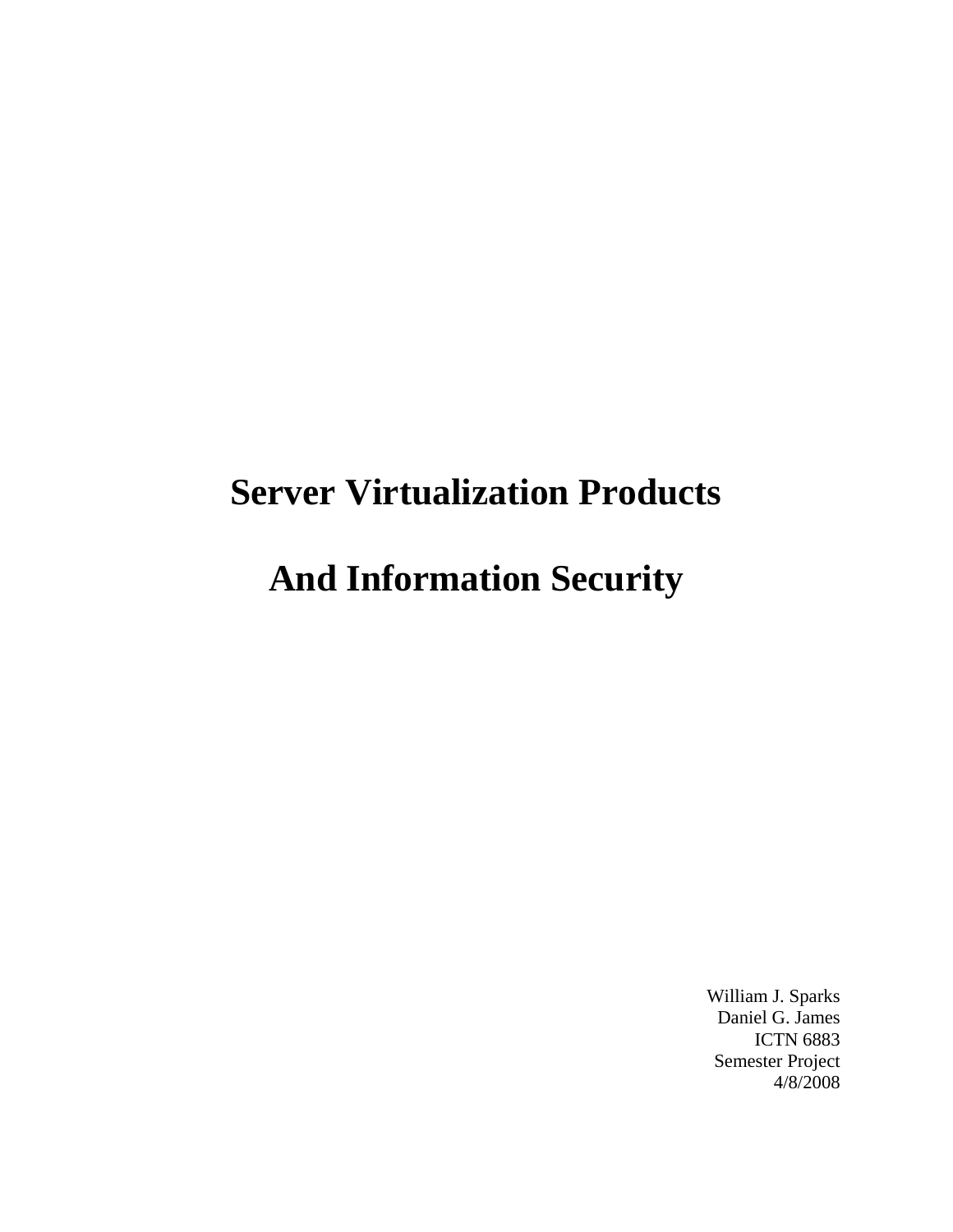#### **Author Bio's**

 Daniel G. James is a fulltime employee/fulltime graduate student working in the higher education and healthcare industries. He is currently employed in Winston-Salem, NC as a Systems Administrator. He has been working in the IT field for the past 8 years. He is currently working on a Master's degree in Technology Systems with a concentration in Information security via the distance education program of East Carolina University in Greenville, NC. He is scheduled to graduate in May 2008. Research interests include virtualization and digital forensics.

 William J. Sparks is a full time graduate student in the Technology Systems program with a concentration in Information Security at East Carolina University in Greenville, North Carolina. He is employed by East Carolina University as a video production assistant in the Global Understanding Department. He received his Baccalaureate in Information and Computer Technology from East Carolina University with dual concentrations in Information Security and Information Technology. Research interests include application security and penetration testing.

#### **Abstract**

 Virtualization is an emerging technology that is still being evaluated for usefulness and cost effectiveness by many companies. We will discuss the two largest server virtualization products on the market today. These products are VMware and Microsoft Virtual Server 2005 R2. We will do a comprehensive review of these products outlining the features and costs of each. We will also touch on the benefits of server virtualization and how it can save money. Also covered in this area will be some examples of how server virtualization may not be a good choice for certain server configurations. We will outline the pros and cons of each product and also talk about the security risks and threats that arise from virtualization. We will also cover the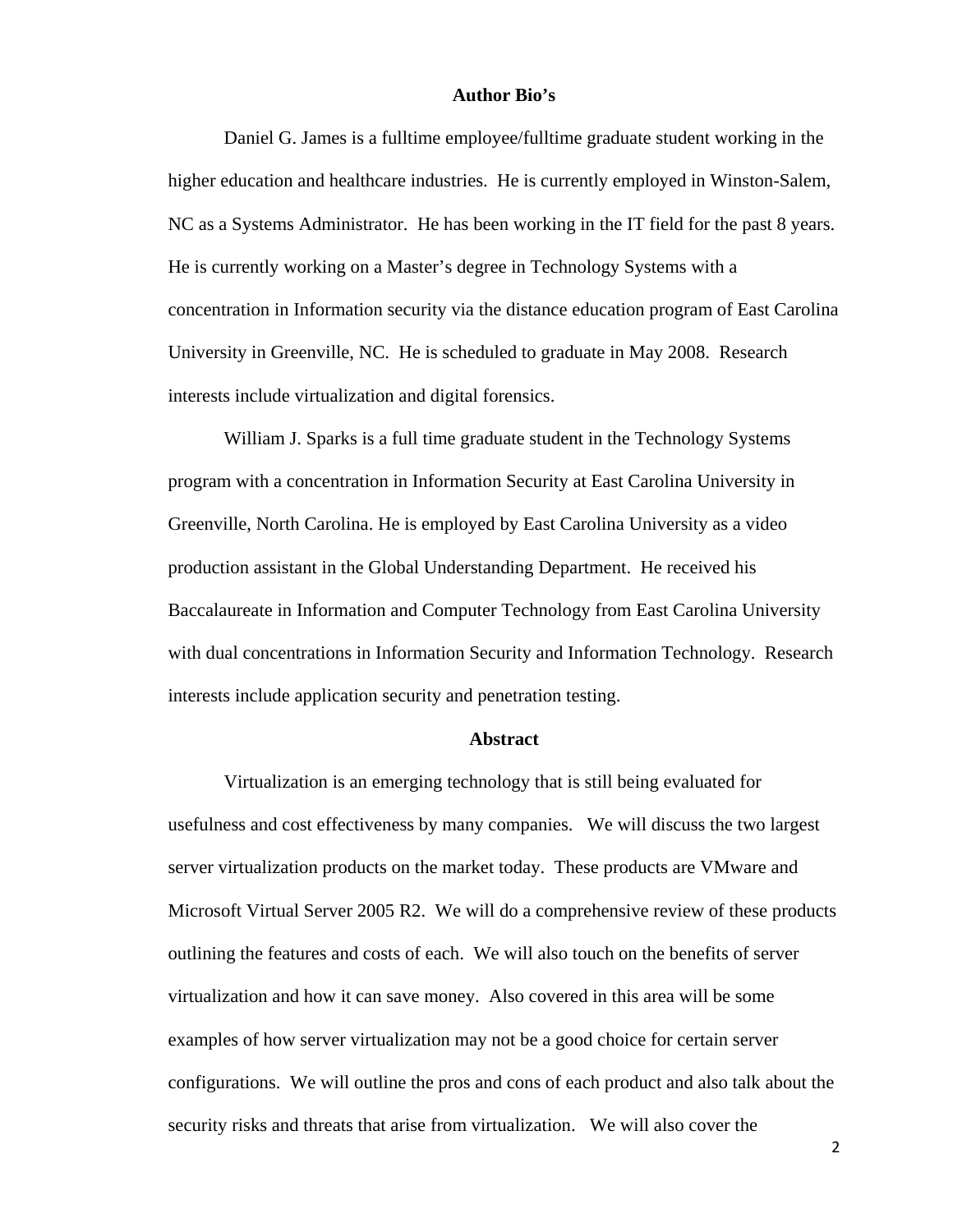misconception that virtualization actually reduces security risks. The fact is that virtualization has its own set of security risks and may not be a good option for certain types of servers.

#### **Virtualization and Its Benefits**

 Server virtualization technology is utilized to construct multiple virtual servers (i.e., virtual machines) on one physical server. An operating system can operate and an application system can run on each of these virtual servers, just as on a physical server. Virtual machines can be built by dividing a physical server in terms of hardware and software. When the physical server is divided by hardware, server virtualization offers a special advantage: a hardware error or high load occurring in one divided section does not affect the other sections. In contrast, when the physical server is divided by software, server virtualization offers other advantages, such as allowing the CPU, memory, I/O devices, and other hardware resources to be assigned to virtual machines, and the resource assignment status changed even during operation. Moreover, when the physical server is divided by software (through server virtualization), the hardware resources can be shared by and assigned among multiple virtual machines, as well as being used exclusively by a specific virtual machine. The following mainly describes server virtualization by software. Given the recent background of significant increases in application-system construction costs (in terms of actual expenses, time needed, locations, etc.), there are great expectations for server virtualization technology. In other words, there is an urgent need to quickly and flexibly satisfy a variety of changing business environment conditions, and systems should be built in service units and flexibly interlinked according to application conditions. Service Oriented Architecture (SOA) embodies such flexible design techniques. In this case, the construction of a total application system must usually consist of multiple systems. Building a total application system based solely on physical servers entails the expensive purchase of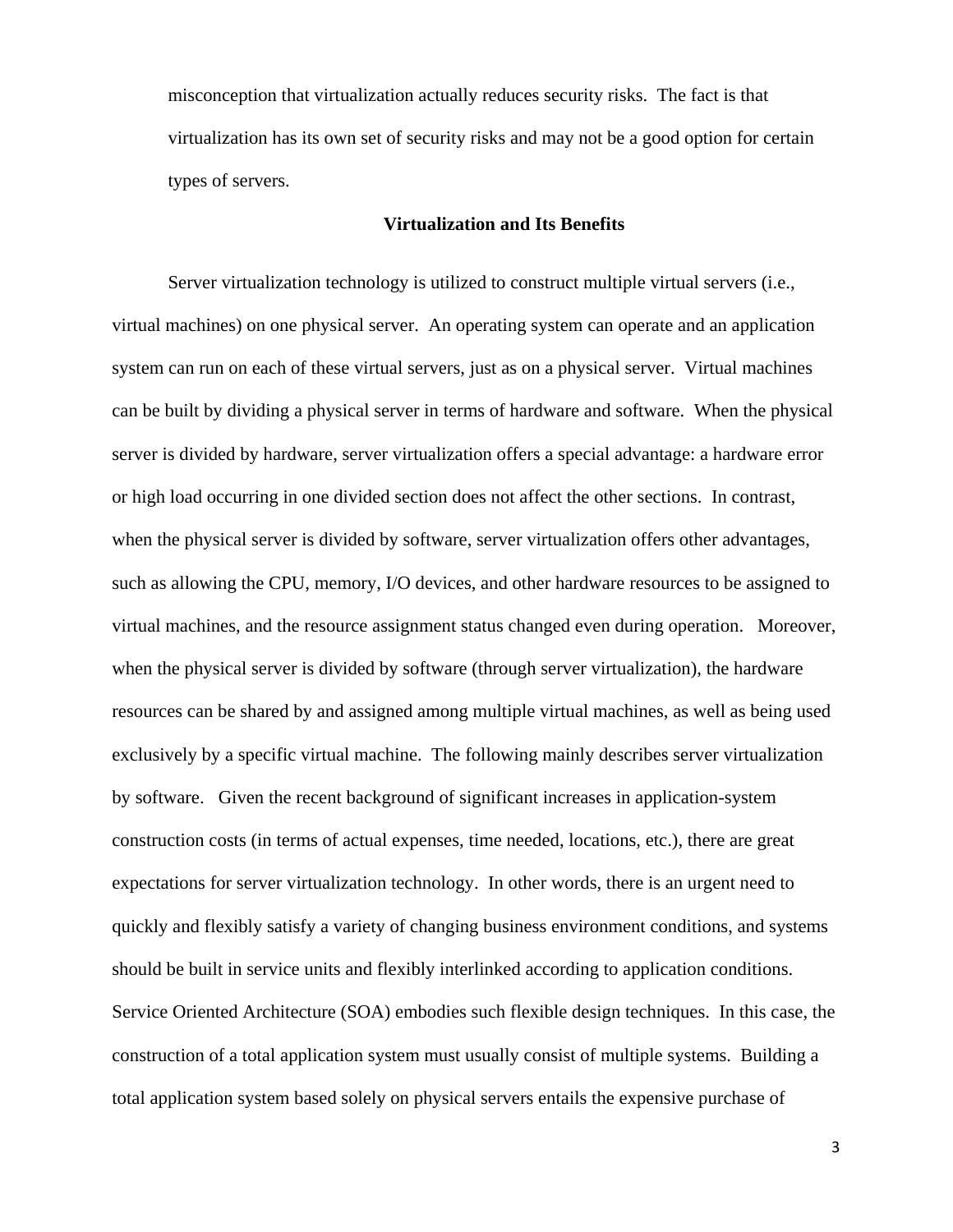physical servers. Moreover, these physical servers must offer high levels of performance to accommodate peak loads during operation, but which may result in a low hardware usage rate and ineffective use of resources during other periods. At times requiring the high availability of system operation, a standby system must also be prepared to continue processing in case of an error occurring. [1]

 Therefore, building and maintaining such a standby system that will be rarely used under ordinary circumstances also necessitate additional costs. Introducing server virtualization technology can resolve such problems. When multiple virtual machines are built by software and exist on one physical server the installation cost and time needed can be dramatically reduced compared to a case where multiple physical servers are deployed. Moreover, building multiple systems having low hardware resource usage rates (e.g., CPU usage rate) on the same physical server will result in more effective use of server resources. The ratio of resources distributed to low-load jobs and standby systems can also be kept low as in usual operation, though the distribution rate may abruptly increase in case of a higher load or error occurrence. Thus, server virtualization technology reduces the TCO and makes rapid system configuration changes possible under changing use conditions. [1]

 Below in figure 1 you can see a graphical representation of virtualization and how it can take several physical servers that are not being efficiently utilized and turn them into several very efficient virtual machines on one physical server. It is important to note that this is just one instance where server virtualization makes sense and can save money and support costs. However, virtualization may not be a good choice for every type of server or application. It is important to check with the vendor or creator of the application(s) before installing it in a virtual environment as vendor support and warranties may be voided as a result.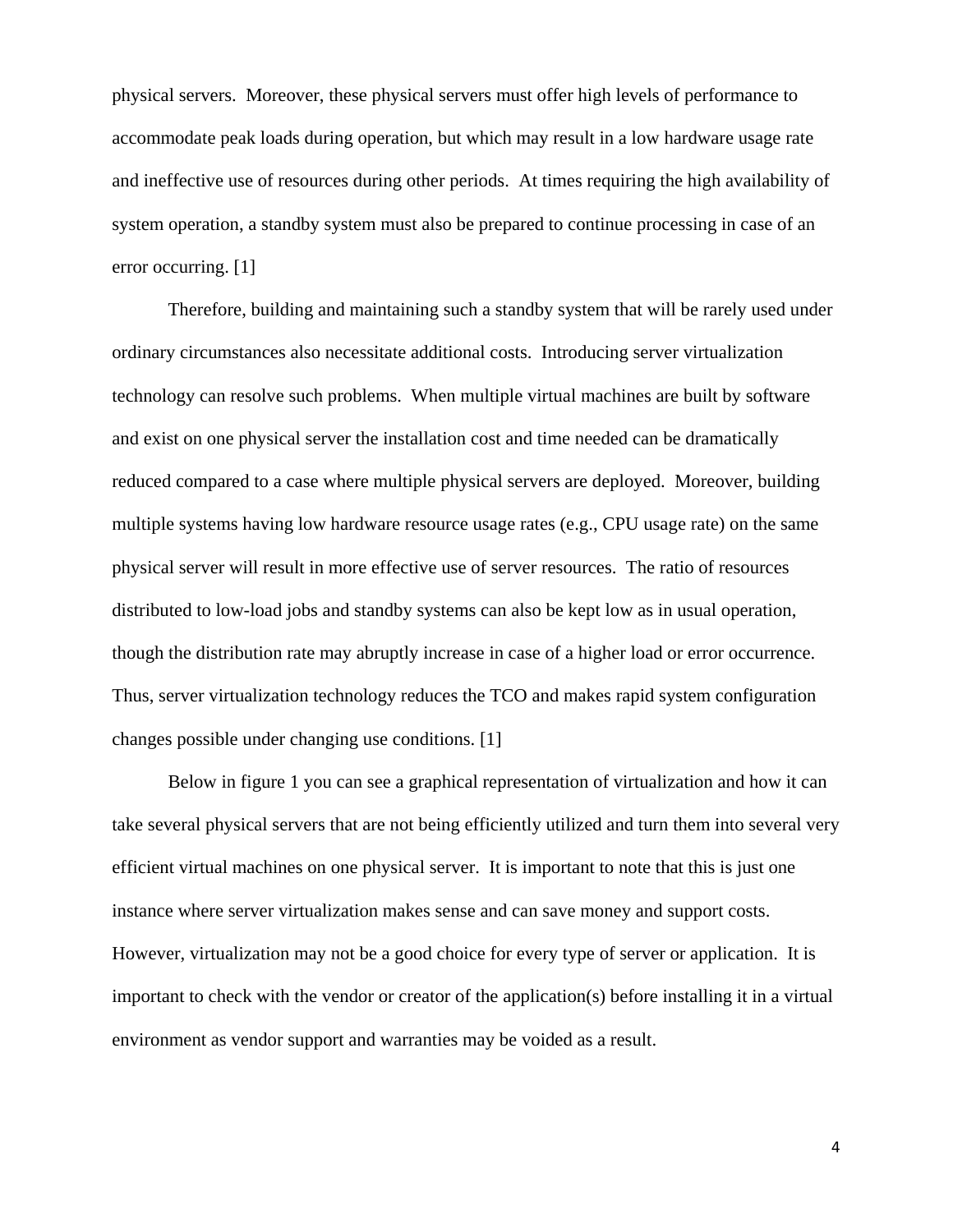

Figure 1 - Virtualization in Action [1]

### **Choices for Virtualization**

In conjunction with Windows Server 2003, Virtual Server 2005 R2 SP1 provides a virtualization platform that runs most major x86 operating systems in a guest environment, and is supported by Microsoft as a host for Windows Server operating systems and Windows Server System applications. Virtual Server 2005 R2's comprehensive COM API, in combination with the Virtual Hard Drive (VHD) format and support for virtual networking, provide administrators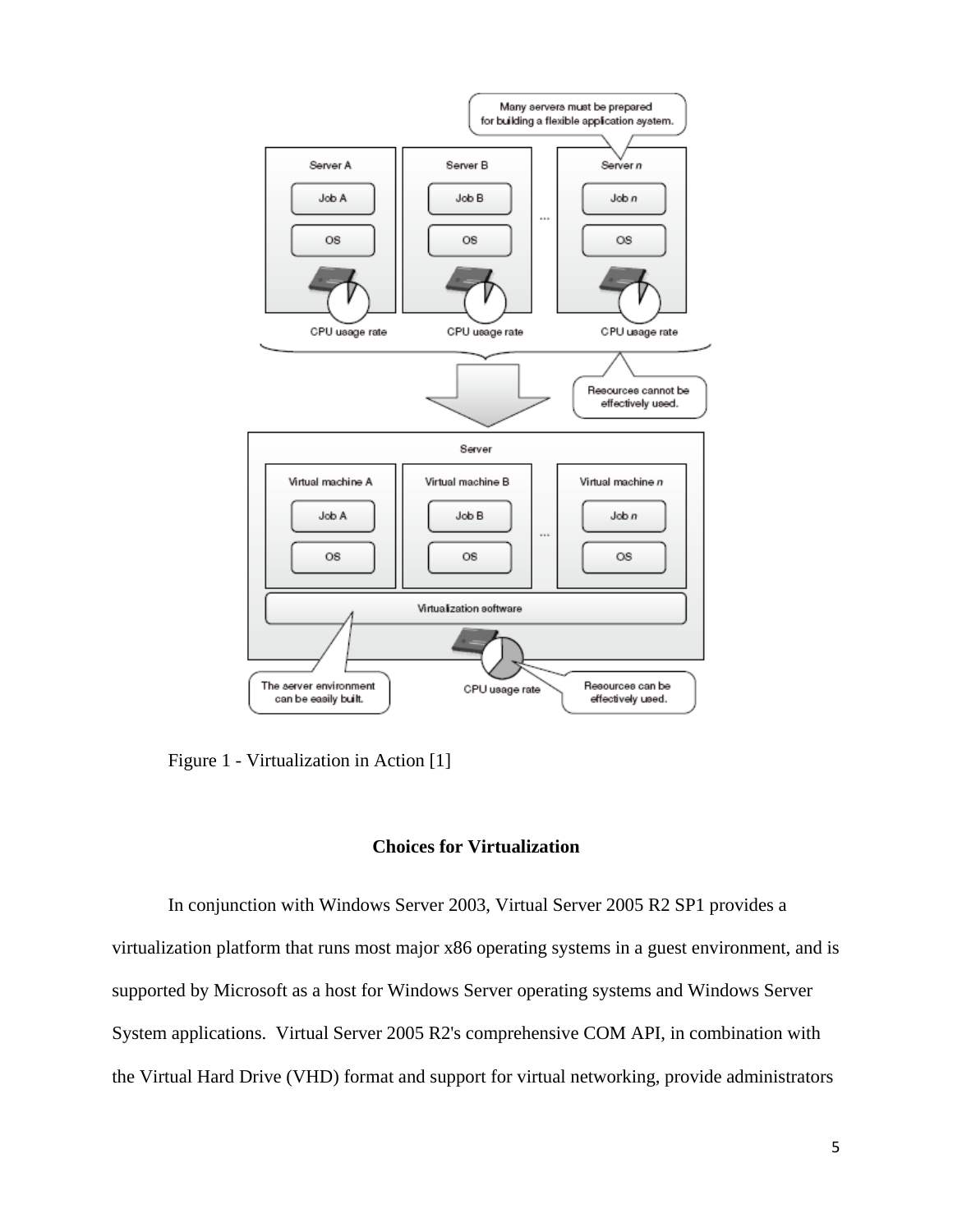complete scripted control of portable, connected virtual machines and enable easy automation of deployment, and ongoing change and configuration. [2]

 Additionally, its integration with a wide variety of existing Microsoft and third-party management tools allows administrators to seamlessly manage a Virtual Server 2005 R2 SP1 environment with their existing physical server management tools. A wide array of complementary product and service offerings are available from Microsoft and its partners to help businesses plan for, deploy, and manage Virtual Server 2005 R2 SP1 in their environment. [2] You can see from the figures below some of the features and benefits associates with this product.

| <b>New Features in Virtual Server R2 SP1</b>                              |                                                                                                                                                                                                                          |  |
|---------------------------------------------------------------------------|--------------------------------------------------------------------------------------------------------------------------------------------------------------------------------------------------------------------------|--|
| <b>Benefit</b>                                                            | <b>Description</b>                                                                                                                                                                                                       |  |
| Hardware-assisted<br>virtualization                                       | Supports both Intel Virtualization Technology (Intel VT) and AMD Virtualization (AMD-<br>V) hardware-assisted virtualization.                                                                                            |  |
| <b>VHD Mount</b><br>Command-line Tool<br>and APIs                         | Provides the ability to mount a virtual hard disk file (.vhd file) as a virtual disk device<br>on another operating system.                                                                                              |  |
| Support for Volume<br>Shadow Copy<br>Service                              | Allows back-up of Virtual Server and its running virtual machines without needing to<br>install backup agents inside the guest operating system of the virtual machines.                                                 |  |
| Larger default size<br>for dynamically<br>expanding virtual<br>hard disks | The default size for dynamically expanding virtual hard disks has been changed from<br>16 GB to 127 GB, making the VHD file format even more useful for enterprise<br>production, test, and disaster-recovery workloads. |  |
| Support for greater<br>than 64 virtual<br>machines on x64-<br>based hosts | Virtual Server can run more than 64 virtual machines on x64-based hosts. The 64<br>virtual machine limit remains when running on 32-bit hosts.                                                                           |  |
| Host clustering<br>step-by-step quide                                     | Host clustering allows you to extend the high-availability benefits of clustering to non-<br>cluster-aware applications and workloads.                                                                                   |  |
| Virtual SCSI fix for<br>Linux quests                                      | This fix resolves an issue some customers encountered when trying to install certain<br>Linux distributions inside a virtual machine on the emulated SCSI bus.                                                           |  |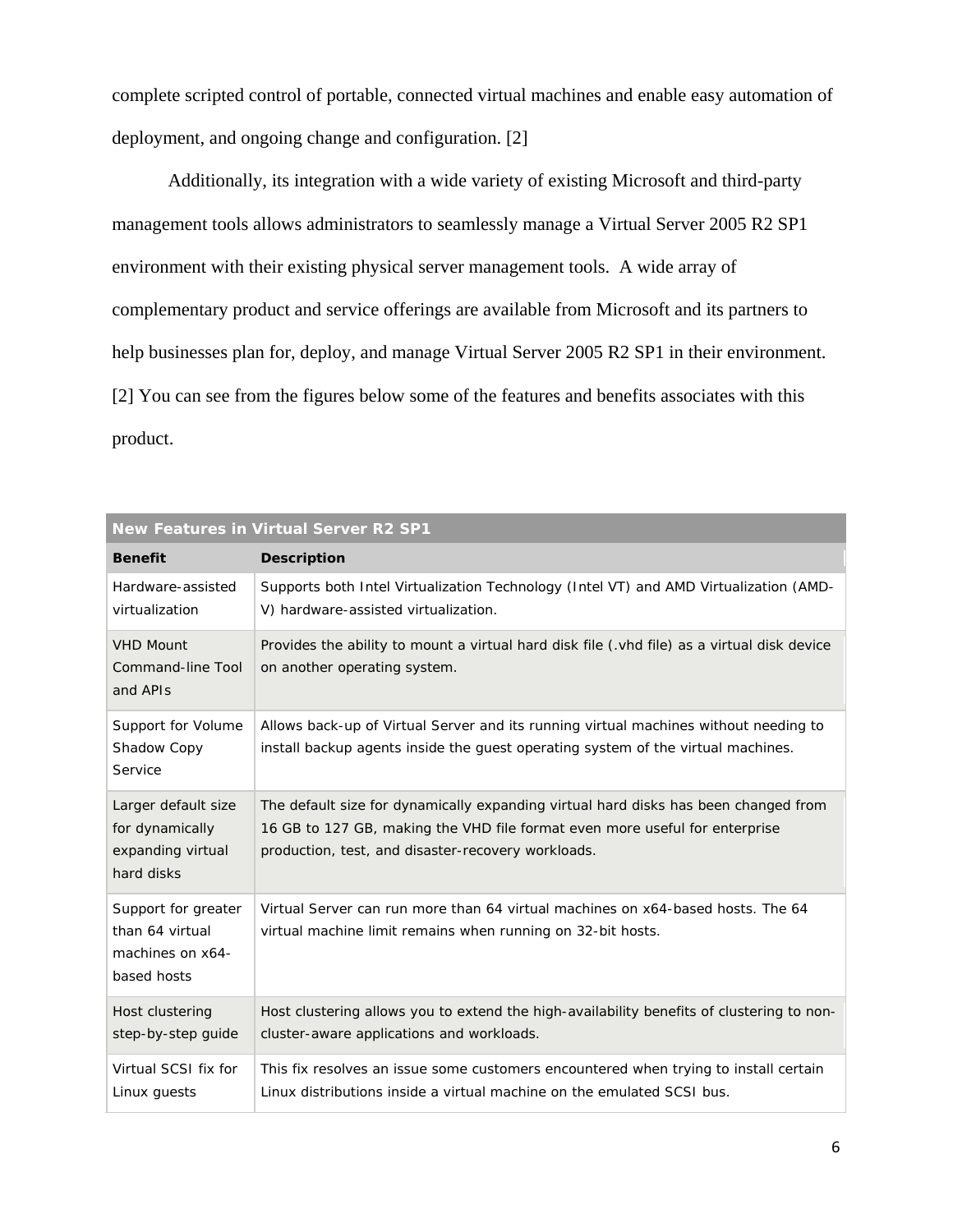| New Features in Virtual Server R2 SP1                                                       |                                                                                                                                                                                                                |  |
|---------------------------------------------------------------------------------------------|----------------------------------------------------------------------------------------------------------------------------------------------------------------------------------------------------------------|--|
| <b>Benefit</b>                                                                              | <b>Description</b>                                                                                                                                                                                             |  |
| <b>VMRC ActiveX</b><br>control and Internet<br><b>Explorer Security</b><br><b>Zones</b>     | The Virtual Machine Remote Control (VMRC) ActiveX control now uses the security<br>zone information in Internet Explorer to determine whether to prompt you for your<br>credentials when you load the control. |  |
| Service Publication<br>using Active<br><b>Directory Service</b><br><b>Connection Points</b> | Virtual Server service now publishes its binding information in Active Directory as a<br>Service Connection Point (SCP) object.                                                                                |  |

## Figure 2 – New features in Microsoft Virtual Server 2005 R2 SP1 [2]

| <b>Increased Utilization of Hardware Resources</b> |                                                                                                                                                                                                                                  |  |
|----------------------------------------------------|----------------------------------------------------------------------------------------------------------------------------------------------------------------------------------------------------------------------------------|--|
| <b>Benefit</b>                                     | <b>Description</b>                                                                                                                                                                                                               |  |
| Virtualization                                     | Virtualization for operating system and application isolation on a fully tested and<br>qualified Microsoft stack.                                                                                                                |  |
|                                                    | Broad x86 guest operating system compatibility: Runs most major x86 operating<br>systems in the virtual machine guest environment.                                                                                               |  |
|                                                    | Windows Server guest operating system performance optimization: Add-ins<br>$\bullet$<br>provide even greater CPU and IO performance for Windows Server guest<br>operating systems and certain third-party x86 operating systems. |  |
|                                                    | x64 host support: Natively runs within a 64-bit Windows host operating system,<br>providing increased performance and memory headroom.                                                                                           |  |
| Availability                                       | Flexible clustering scenarios provide high availability for mission critical environments<br>while improving patching and hardware maintenance processes.                                                                        |  |
|                                                    | Guest to guest: iSCSI clustering for guests to guest across physical machines.<br>$\bullet$                                                                                                                                      |  |
|                                                    | Host to host: Cluster all virtual machines running on a host.                                                                                                                                                                    |  |
| Resource<br>Management                             | Policy-based control for balanced workload management.                                                                                                                                                                           |  |
|                                                    | CPU resource allocation: Supports both weighting and constraint methods for<br>$\bullet$<br>fine-grained control.                                                                                                                |  |
|                                                    | Memory resource allocation: Supports memory resizing at virtual machine boot<br>$\bullet$<br>time.                                                                                                                               |  |
| <b>Enhanced IT Productivity and Responsiveness</b> |                                                                                                                                                                                                                                  |  |
| <b>Benefit</b>                                     | <b>Description</b>                                                                                                                                                                                                               |  |
| Rapid Deployment                                   | Complete scripted control of portable, connected virtual machines enables automated                                                                                                                                              |  |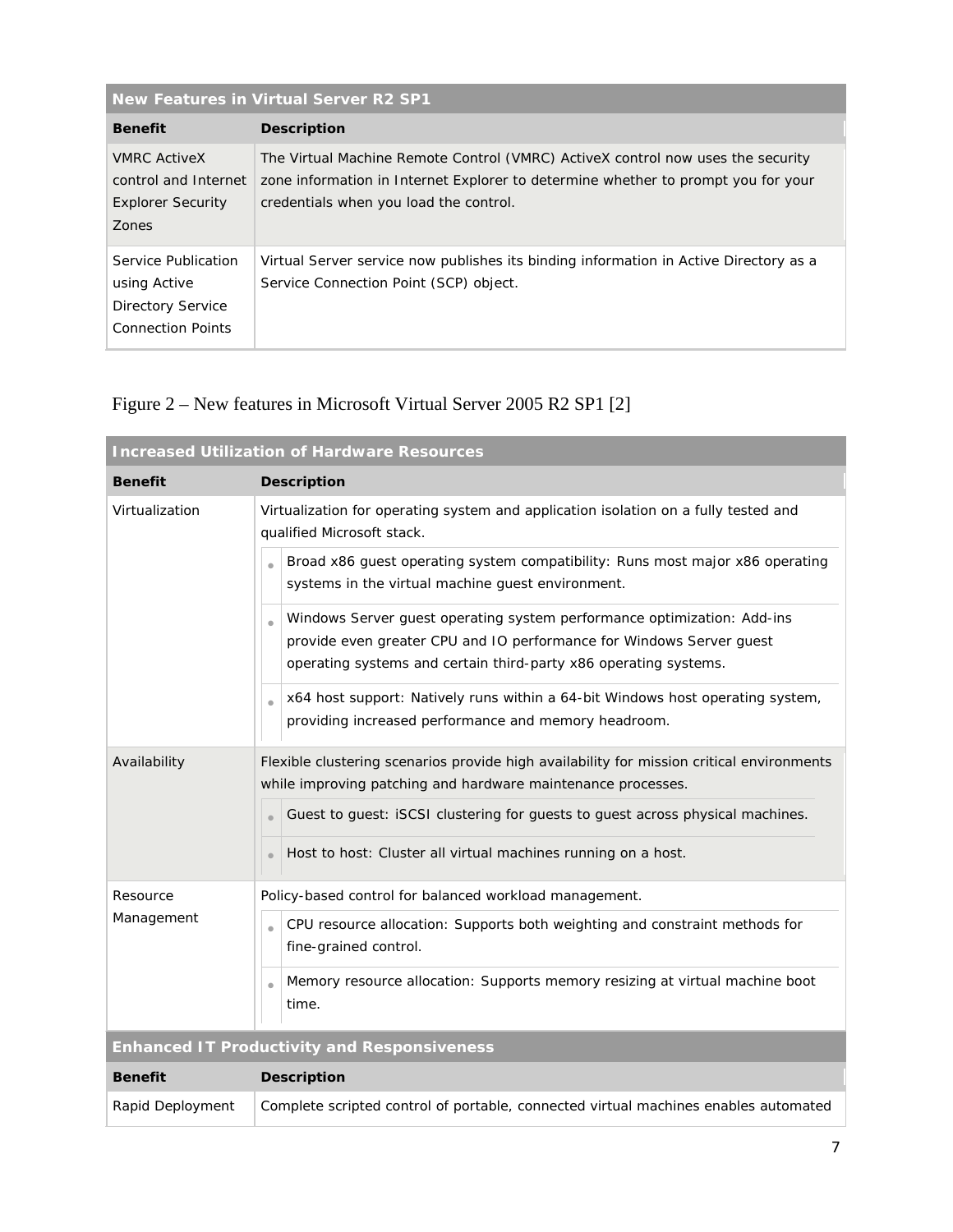| <b>Enhanced IT Productivity and Responsiveness</b> |                                                                                                                                                                                                                                      |  |
|----------------------------------------------------|--------------------------------------------------------------------------------------------------------------------------------------------------------------------------------------------------------------------------------------|--|
| <b>Benefit</b>                                     | <b>Description</b>                                                                                                                                                                                                                   |  |
| and Provisioning                                   | configuration and deployment.                                                                                                                                                                                                        |  |
|                                                    | VHDs: Encapsulates virtual machines in portable Virtual Hard Disks (VHDs),<br>$\bullet$<br>enabling flexible configuration, versioning, and deployment.                                                                              |  |
|                                                    | Virtual networking: Enables flexible networking with guest-to-guest, guest-to-<br>host, and guest-to-net connectivity.                                                                                                               |  |
|                                                    | Comprehensive COM API: Enables complete scripted control of virtual machine<br>$\qquad \qquad \bullet$<br>environments.                                                                                                              |  |
|                                                    | PXE Boot: Network boot allows for provisioning of virtual machines in the same<br>way as physical servers.                                                                                                                           |  |
| Manage and Migrate                                 | Use existing server management tools to administer virtual machines running on a<br>familiar host operating system.                                                                                                                  |  |
|                                                    | Virtual Server Web console: Enables authenticated administration and client<br>remote access.                                                                                                                                        |  |
|                                                    | Microsoft Operations Manager 2005 Management Pack for Virtual Server:<br>$\bullet$<br>Provides extensible guest-host mapping for event and performance<br>management.                                                                |  |
|                                                    | Microsoft Systems Management Server 2003 SP1: Reports virtual to physical<br>$\bullet$<br>machine relationships for inventory purposes.                                                                                              |  |
|                                                    | Automated Deployment Services and Virtual Server Migration Toolkit: Provides<br>$\bullet$<br>command-line tools for converting from physical to virtual or virtual to virtual,<br>easing migration to a virtual machine environment. |  |

## **Cost-Effective and Reliable Solution from a Trusted Platform Vendor**

| <b>Benefit</b>           | <b>Description</b>                                                                                                                                                                                                                                                                                                                            |
|--------------------------|-----------------------------------------------------------------------------------------------------------------------------------------------------------------------------------------------------------------------------------------------------------------------------------------------------------------------------------------------|
| Integrated<br>Innovation | Comprehensive testing and support for Virtual Server in conjunction with Windows<br>Server operating systems and Microsoft server applications.                                                                                                                                                                                               |
|                          | Windows-qualified drivers: Virtual machines utilize the Windows host operating<br>systems qualified device drivers, ensuring robust and stable device support and<br>broad device compatibility.                                                                                                                                              |
|                          | Operating system support: Microsoft extensively tests Virtual Server in<br>$\bullet$<br>conjunction with Windows Server 2003 and Windows 2000 Server.                                                                                                                                                                                         |
|                          | Windows Server System family support: The Windows Server System Common<br>$\blacksquare$<br>Engineering Criteria 2005 states, "To help customers improve the utilization of<br>hardware resources, all server products will support Microsoft Virtual Server<br>2005. Each product must be capable of running from within a virtual instance. |
|                          | Active Directory integration: Enables delegated administration and authenticated                                                                                                                                                                                                                                                              |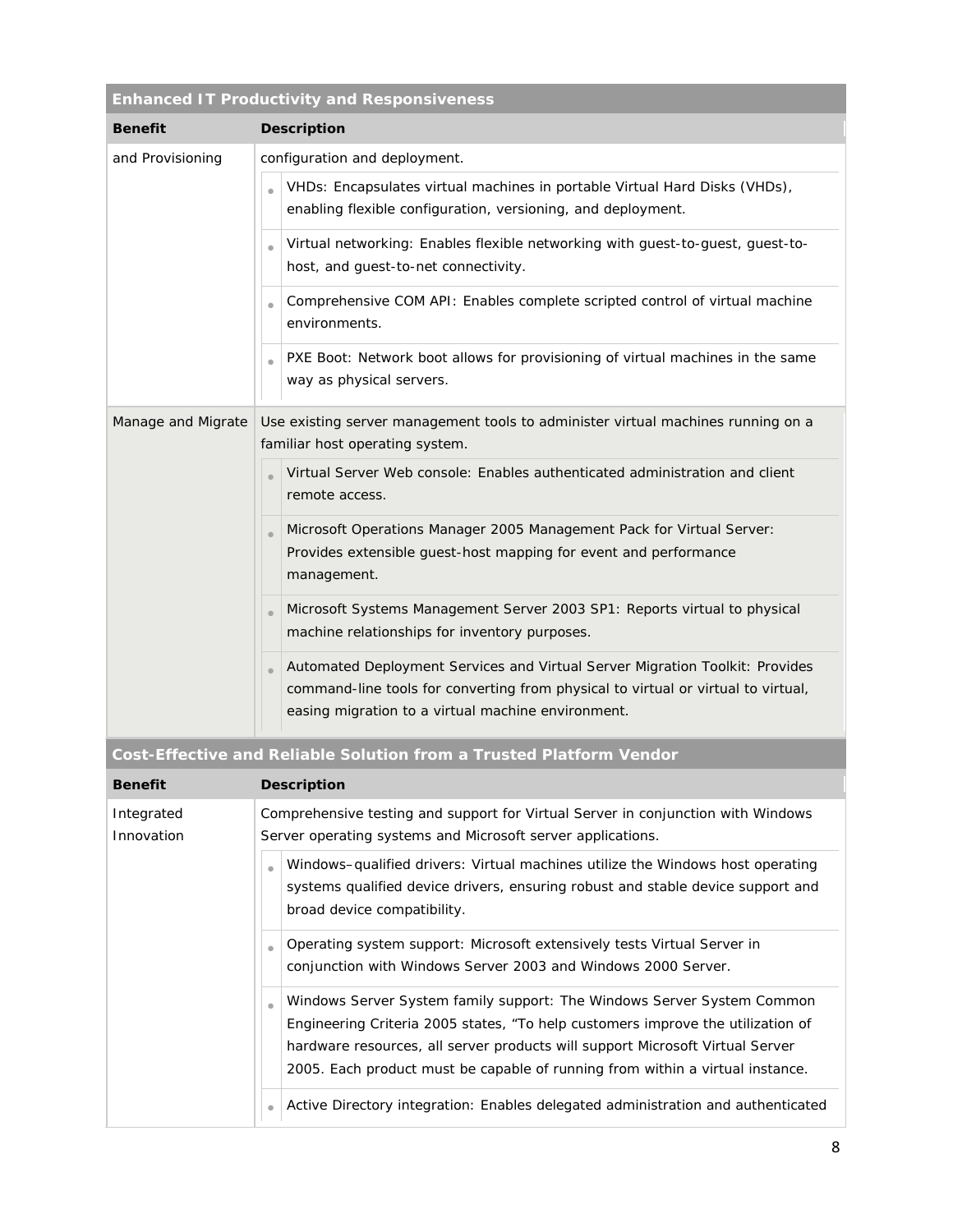| Cost-Effective and Reliable Solution from a Trusted Platform Vendor |                                                                                                                                                                                                     |  |
|---------------------------------------------------------------------|-----------------------------------------------------------------------------------------------------------------------------------------------------------------------------------------------------|--|
| <b>Benefit</b>                                                      | <b>Description</b>                                                                                                                                                                                  |  |
|                                                                     | quest access.                                                                                                                                                                                       |  |
| Ecosystem Support                                                   | Independent software vendors (ISVs) and customers can integrate their offerings with<br>Virtual Server for enhanced functionality and manageability.                                                |  |
|                                                                     | Management interface: Comprehensive COM management interfaces are<br>$\sqrt{2}$<br>published and utilized by management tool vendors.                                                               |  |
|                                                                     | VHD: The Microsoft VHD file format is available under royalty-free license,<br>$\sqrt{2}$<br>enabling ISVs such as security and management vendors to natively interoperate<br>with Virtual Server. |  |

Figure 3 – Benefits of Microsoft Virtual Server 2005 R2 SP1 [2]

### **Virtual Security Concerns**

 As virtual servers move into production, IT needs to address security and compliance issues. Unfortunately, most participants in the benchmark, when asked how they secure their virtual servers, say they treat them like physical servers as much as possible! Sensibly, they use host-based security such as antivirus and anti-malware agents. However, they also use network tools to protect virtual servers exactly as if they were simply very thin, very densely stacked rack mount boxes. [3]

 While treating virtual servers simply as dense blades may work as a system administration policy, it is lacking as a security policy, as it fails to address the added layers of complexity virtualization creates and the decreased visibility of inter-VM network traffic. In a virtual environment there are also virtual network switches. These software switches offer VLAN capabilities and can be stacked to create quite complex virtual networks. Virtualized servers might contain entire virtual network architectures with n-tier application components such as application servers, Web servers, even databases contained inside the virtual machines.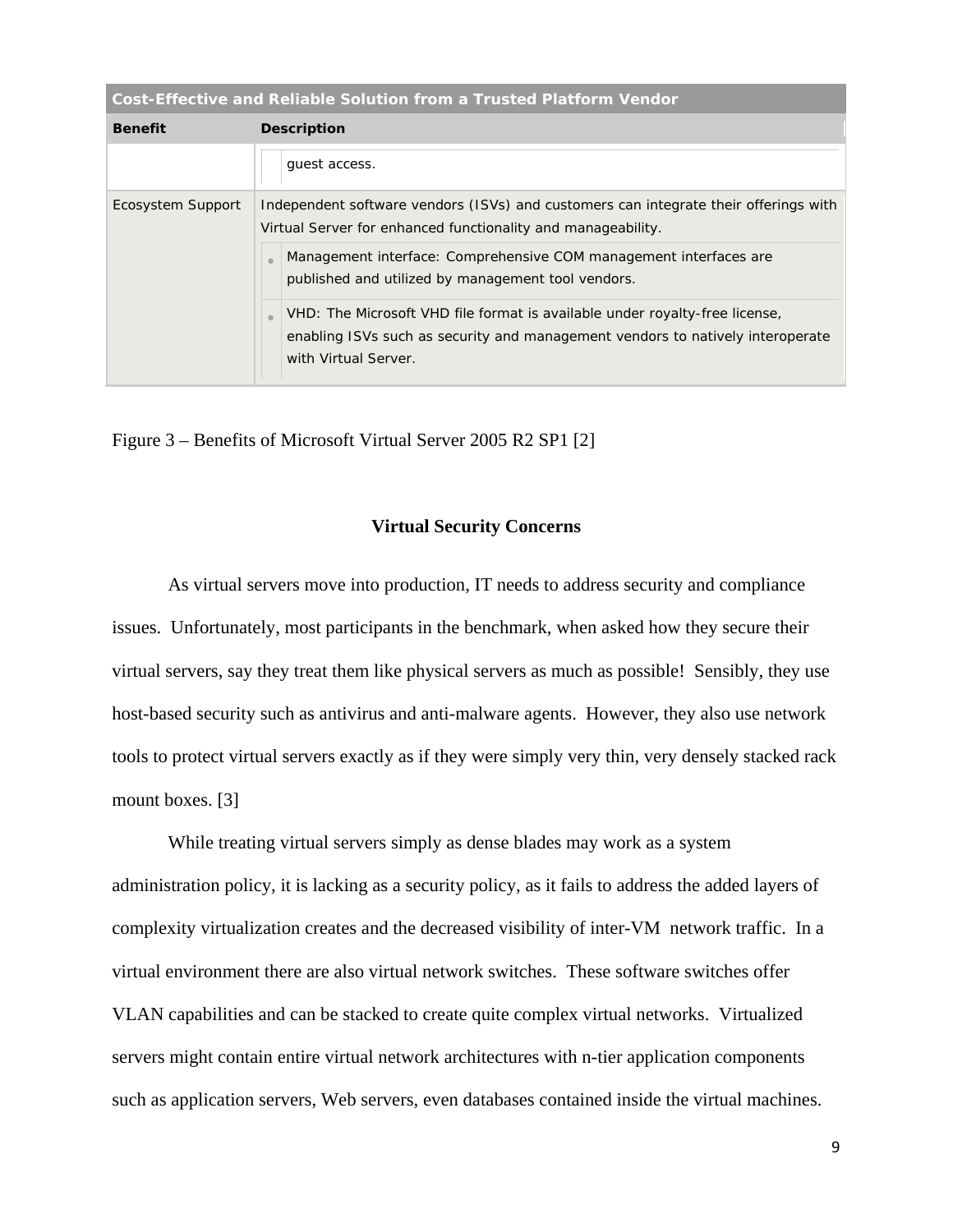From the perspective of a traditional security appliance sitting outside this virtual network architecture, none of the network traffic between these servers is visible or auditable. If network traffic traverses from virtual switch to virtual switch it may never touch a physical switch. The virtual environment becomes almost completely opaque. A security breach in any one of the virtual servers can go unnoticed, and worse, it can spread unencumbered to other virtual machines. Another key issue with virtualization is compliance. The common element most regulatory frameworks impose is a requirement to control and audit who has accessed what and when. This "who, what, when" question is often addressed with network enforcement and monitoring appliances. Unfortunately these traditional security measures are, for the most part, not virtualization-aware and therefore have limited or no visibility into the traffic traveling between virtual servers. Thus, compliance becomes a critical barrier to adoption of virtualization and is cited often in our research as a reason why virtualization adoption is aborted or stalled. [3]

 Any company implementing virtualization is bound to have a mixed environment. Some servers will be virtual, some physical. Part of the network will be running over physical switches, while part of it will only exist inside virtual switches. In such an environment there are a variety of risks that can only be mitigated by a flexible and comprehensive security strategy. A number of different security controls can be applied to virtual infrastructures, including:

- Host-based security, such as HIPS and anti-virus within the guest operating systems.
- Virtual LAN (VLAN) segmentation reaching into the virtual network to separate traffic between virtual machines.
- Security implemented as a plug-in to the hypervisor software.
- Virtual appliances running alongside other guest operating systems and providing inline network security.
- Switch-based or appliance-based security outside the virtual network.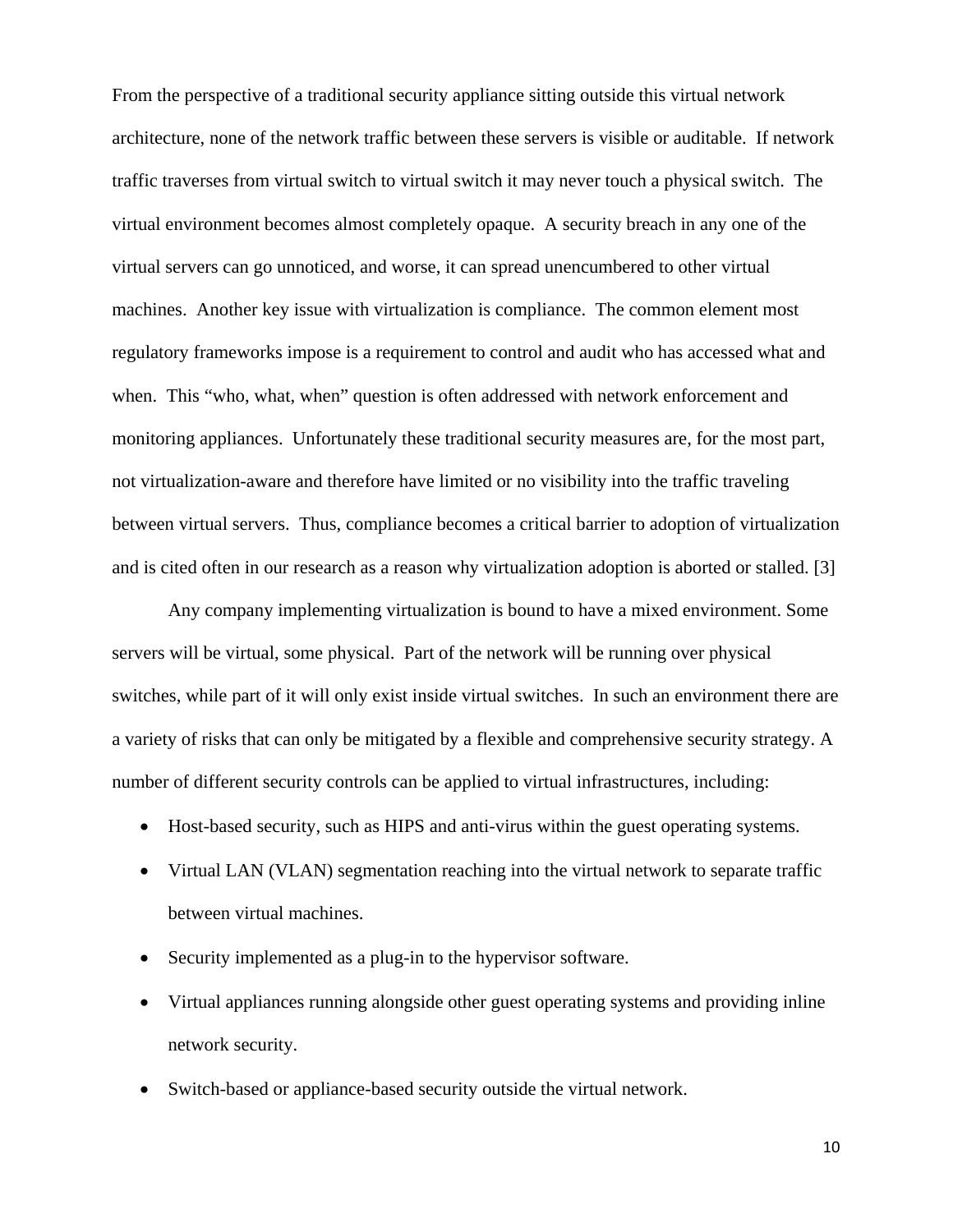Each of these approaches adds to the security of virtual infrastructures, but none is sufficient in itself. Companies need to combine these methods to provide defense in depth across a heterogeneous data center that contains both virtual and physical systems. [3]

 Putting host-based security software such as intrusion-prevention systems on each guest OS in a virtualized environment provides the same benefits as doing so on physical hosts: it creates a perimeter-of-one security boundary that can be tailored to the host. Because it relies on no other system, it has the greatest resiliency. However, it has the same shortcomings as hostbased security in the physical realm. Security software competes with production software for resources such as memory and processor cycles, for example, and in a virtualized environment that burden is multiplied by the number of virtual hosts involved, and simultaneously increases competition for those primary shared resources. Also, each installation of the software is another configuration item to track and manage, creating greater overhead and increasing the risk of individual machines being misconfigured and so falling out of compliance and possibly increasing the risk of compromise. The management burden is increased by the multiplication of virtual hosts as well, since each guest system added potentially requires not just its own configuration, but also the reconfiguration of all the existing instances. The ability to freeze and thaw instances, and to move them from infrastructure to infrastructure, only complicates this tracking and management issue further. So, while virtual host-based security is a necessary technique for preventing security breaches, it can't be the only one and if using traditional tools, should be deployed tactically to address special security or auditing needs, rather than strategically as a primary method. Any major deployment of host-based security in a virtual environment must be built around a mature and enterprise-minded management system that minimizes complications, and is robust in the face of a dynamic environment. [3]

 The obvious place to address security in the virtual environment's network infrastructure is in its backplane equivalent– the hypervisor. All traffic to and from the virtual environment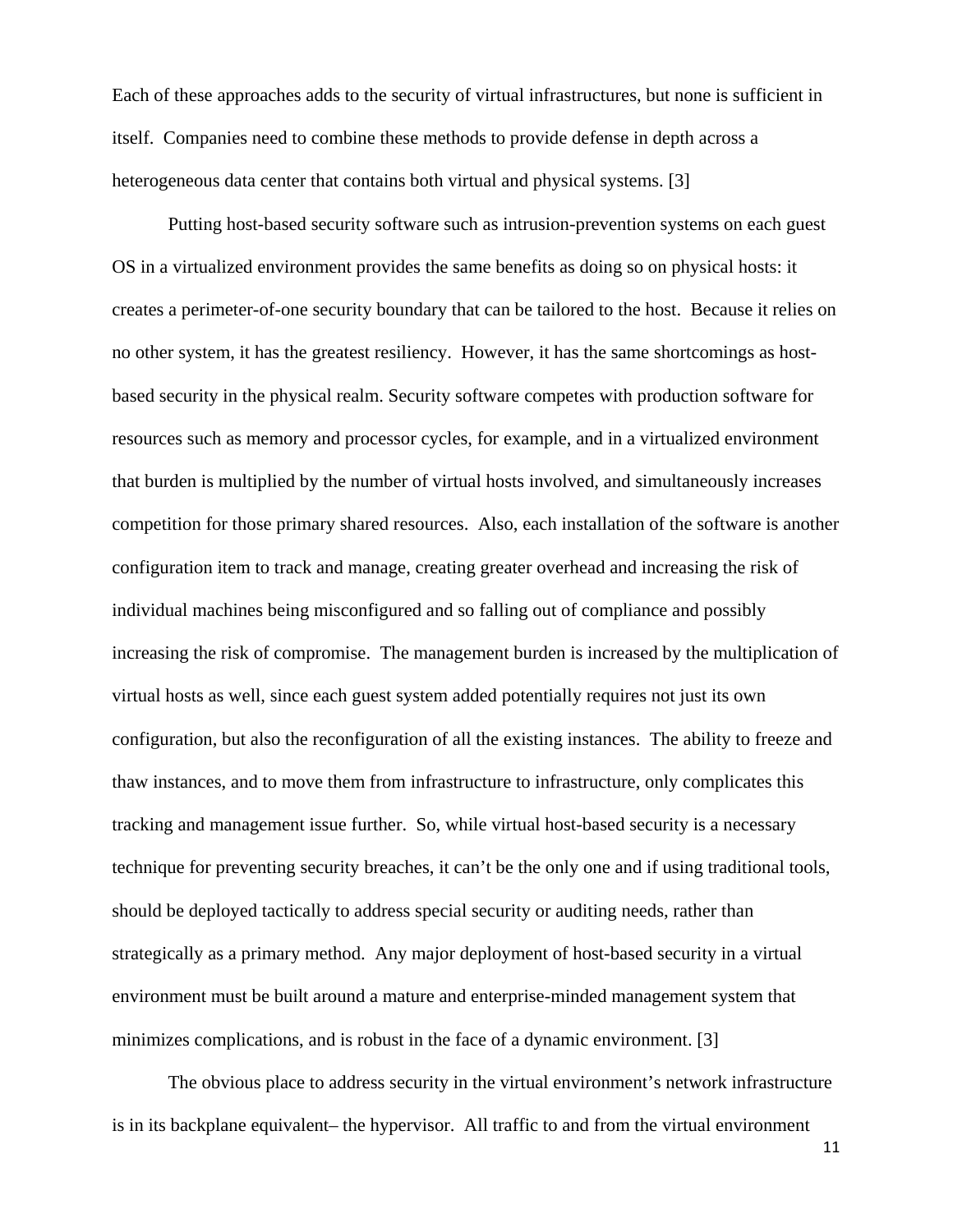and among virtual machines within it must pass through the hypervisor. However, none of the major hypervisor vendors has implemented robust security for hosted environments in their hypervisors. Unfortunately, the interfaces available to third parties for inserting a hypervisor are still new, and so lack maturity and proven stability and reliability. Introducing layered software within the hypervisor framework also increases the size of the hypervisor, rendering it fatter and slowing it down as the security functionality competes with the other components for resources. And of course, any addition of code to the hypervisor increases the probability that vulnerability will be introduced as well: introducing security modules could directly decrease security! Using hypervisor-level security should be approached with caution, then, and with the goal of decreasing the burden on guest systems (having a function provided centrally instead of on every guest) and of decreasing the need to have traffic leave the environment solely in order for its security needs to be addressed by external systems. [3]

#### **VMware**

 At this point, the analysis will be turned to VMware; the alternative to Microsoft's Virtual Server 2005. VMware is another option to consider in the server virtualization market. VMware, the global leader in virtualization, recently made headlines with the VMware Lifecycle Manager. "The Lifecycle Manager provides control over the virtual environment, showing who owns a virtual machine, when it was requested, where it is deployed, how long it has been in operation and when it is scheduled to be decommissioned. " [4] VMware virtual machines radically improve system security, availability and performance of the applications hosted, and operating systems. Automation and control of virtual machines through a central control point reduce repetitive tasks, thereby reducing errors, and enabling IT staff to remain in compliance with standards and policies. VMware machines are ideal for capturing and automating processes such as service delivery. "VMware Lifecycle Manager allows companies to implement a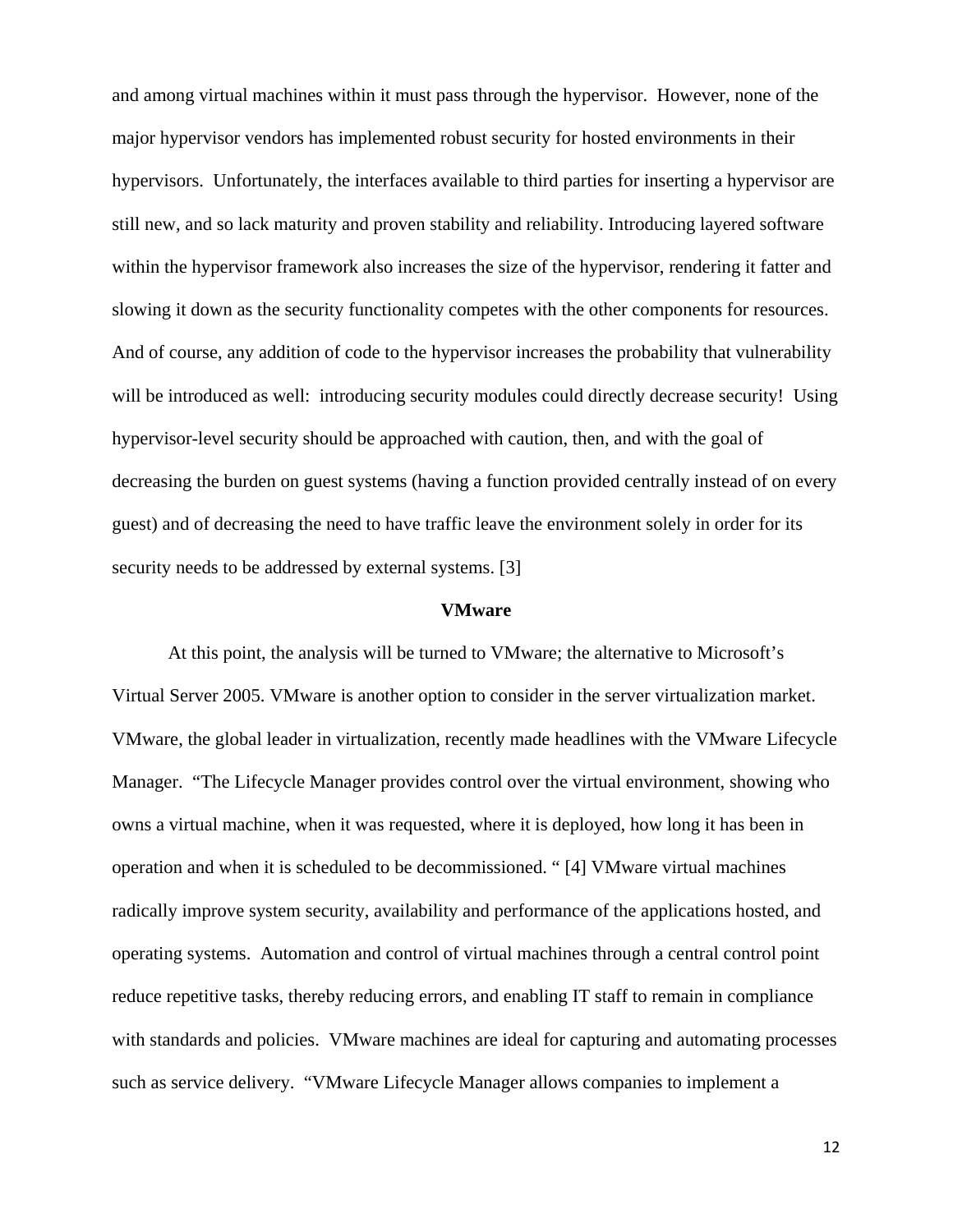consistent and automated process for requesting, approving, deploying, updating, and retiring virtual machines." [4]

 VMware covers all applications necessary for complete virtualization of an organization's systems including security provisions, business continuity and system optimizations. Below, the different VMware server-side applications are divided into 3 categories.

## • **Management and Automation**

- o Infrastructure Optimization
	- VMware Virtual Center: Allows a user to automate routine management tasks, and monitor use of physical machines.
	- VMware Converter: Allows the user to convert his/her existing physical system into a virtual machine.
	- VMware Capacity Planner: Views resource utilization and plans server containment and consolidation.
- o Business Continuity
	- VMware Site Recovery Manager: Allows the user to automate disaster recovery in the Data Center using virtualization.
- o IT Service Delivery
	- VMware Lab Manager: Combines servers and networking storage, and shares them across development teams.
	- VMware Stage Manager: Accelerates transition of IT services into integration, testing and user acceptance phases.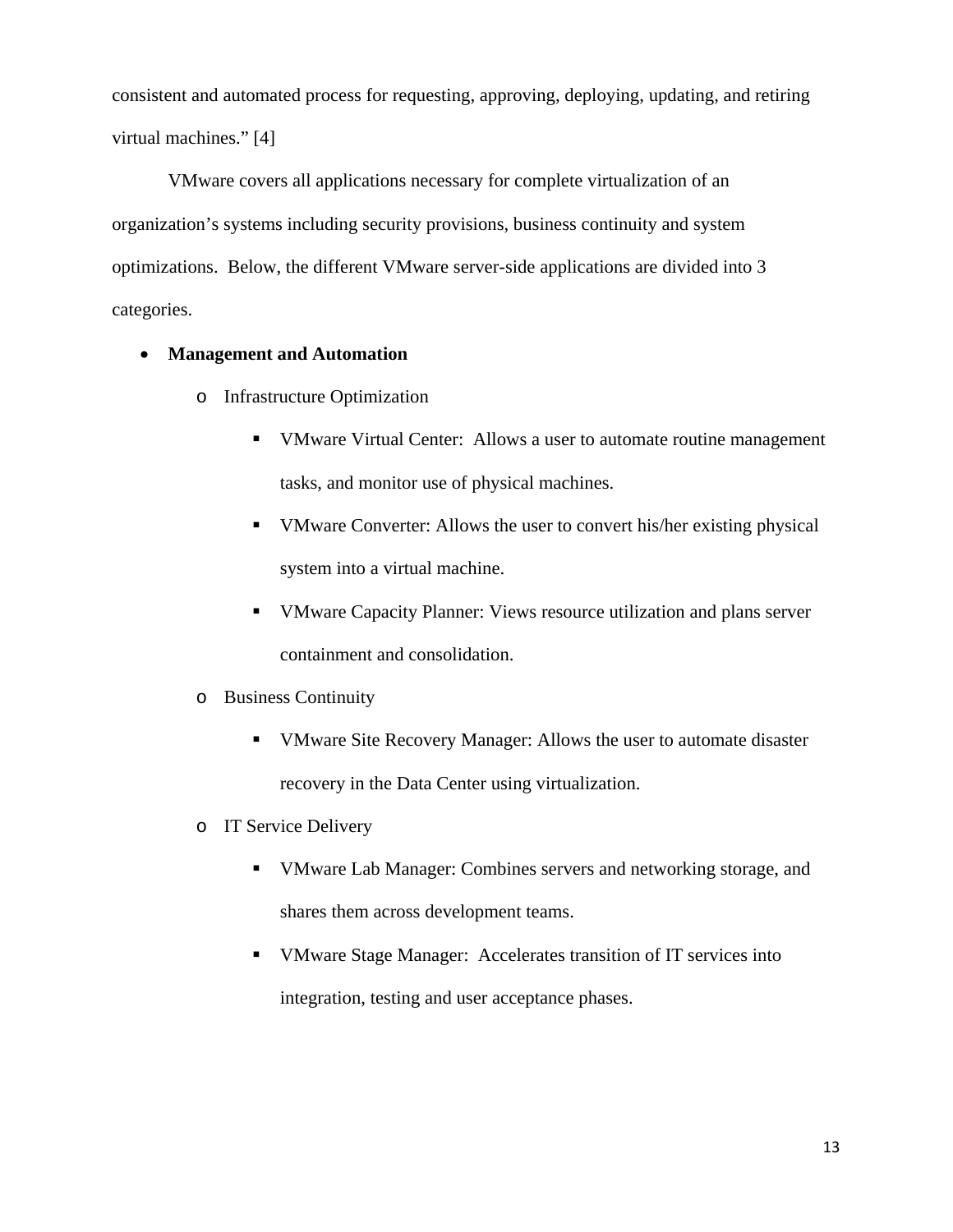VMware Lifecycle Manager: Facilitates IT administration and allows companies to deploy consistent approval, update and retirement of virtual machines.

## • **Virtual Infrastructure**

- o Resource management
	- VMware DRS: Monitors resource usage and allocates machine resources appropriately.
- o Availability
	- VMware High Availability: Delivers high availability across the IT network without clustering
	- VMware Consolidated Backup: Provides a centralized backup utility that uses a proxy server and reduces load on the production server.
- o Mobility
	- VMware Storage Vmotion: Enables live migration of virtual machine disk files across storage arrays.
- o Security
	- VMware Update Manager: Automates updates and patching for VMware Servers as well as Microsoft and Linux virtual machines.

## • **Virtualization Platforms**

- o VMware ESX: VMware hypervisor allocates hardware resources
- o VMware Virtual SMP: Uses up to four physical processors in a single virtual machine.
- o VMware VMFS: High performance cluster file system optimized for virtual machines. [4]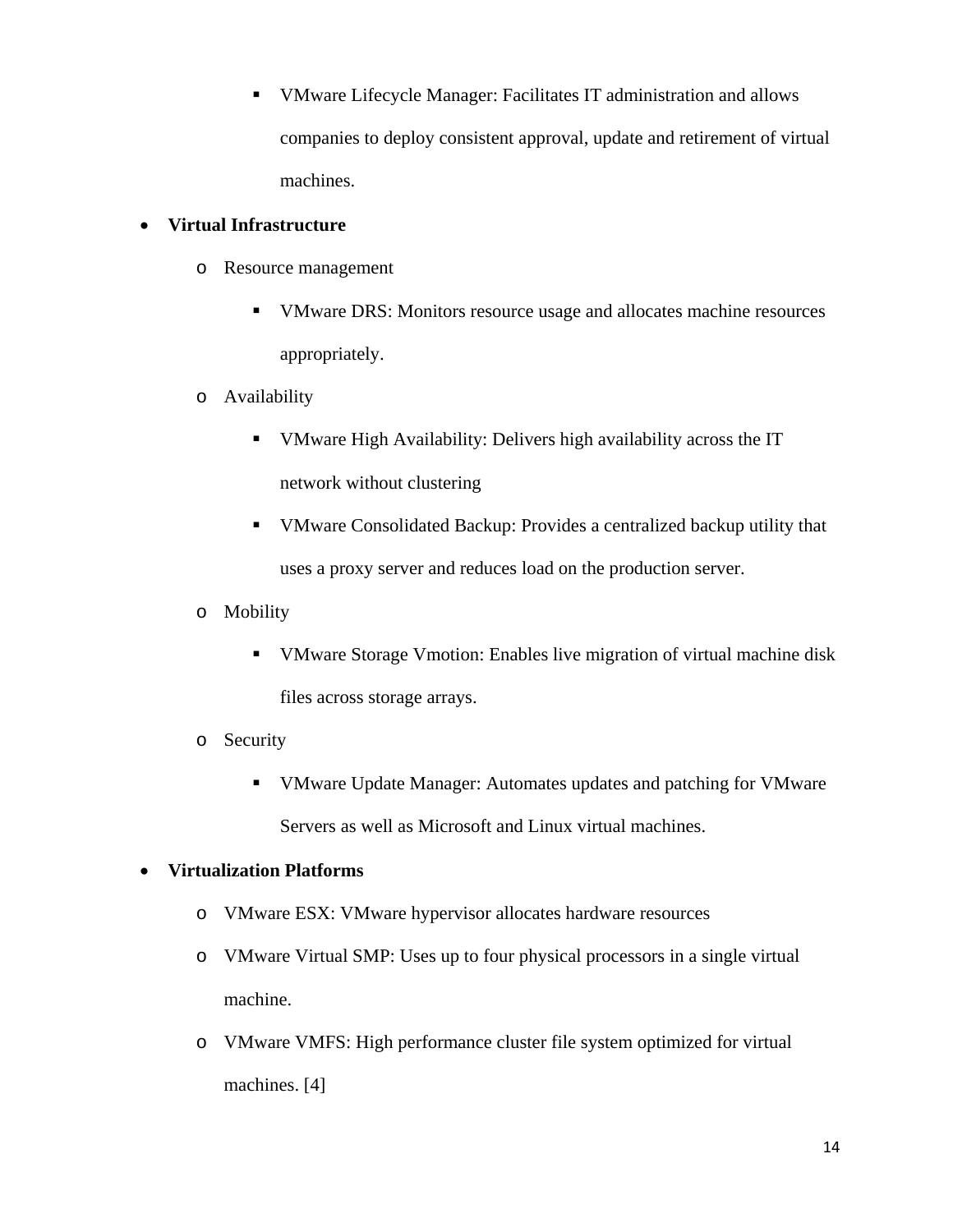The VMware ESX server is a data center class virtual machine platform that is able to maintain servers in a high performance, high throughput network. The ESX server is appropriate for corporate IT concerns and service providers. Security is covered in the by ESX server in the following ways:

- Design of virtual machines
- Network security and VLANs
- Independent security audits [5]

The VMware kernel is highly secure. It was developed for running virtual machine images in a high capacity server environment. The VMkernel controls hardware and resource usage among virtual machines and the service console. The VMkernel has no public interfaces and cannot execute a process in the conventional sense the way a physical operation system would. This lack of ability to execute processes enhances security because there are no public interfaces. All VMware virtual machines residing on a host computer are isolated from each other. One virtual machine cannot see any other machine except for the virtual machine monitor or service console. This enables virtual machines to run securely while still being able to share hardware. If one operating system crashes on the same hard drive, the other software/operating systems will continue to run unaffected. The only method of enabling communications between a virtual machine and another computer whether it's virtual or physical, is through the network connection. A virtual machine that follows organizational security policies is protected by firewalls, intrusion detection and any other security measures employed. Isolation of virtual machines occurs at the hardware level, so there is no way to access outside systems without the ESX server system administrator permission. [5]

 One possible security threat to a VMware ESX server is when an attacker burdens the system by using as much of the system resources as possible in and attempt to deny service to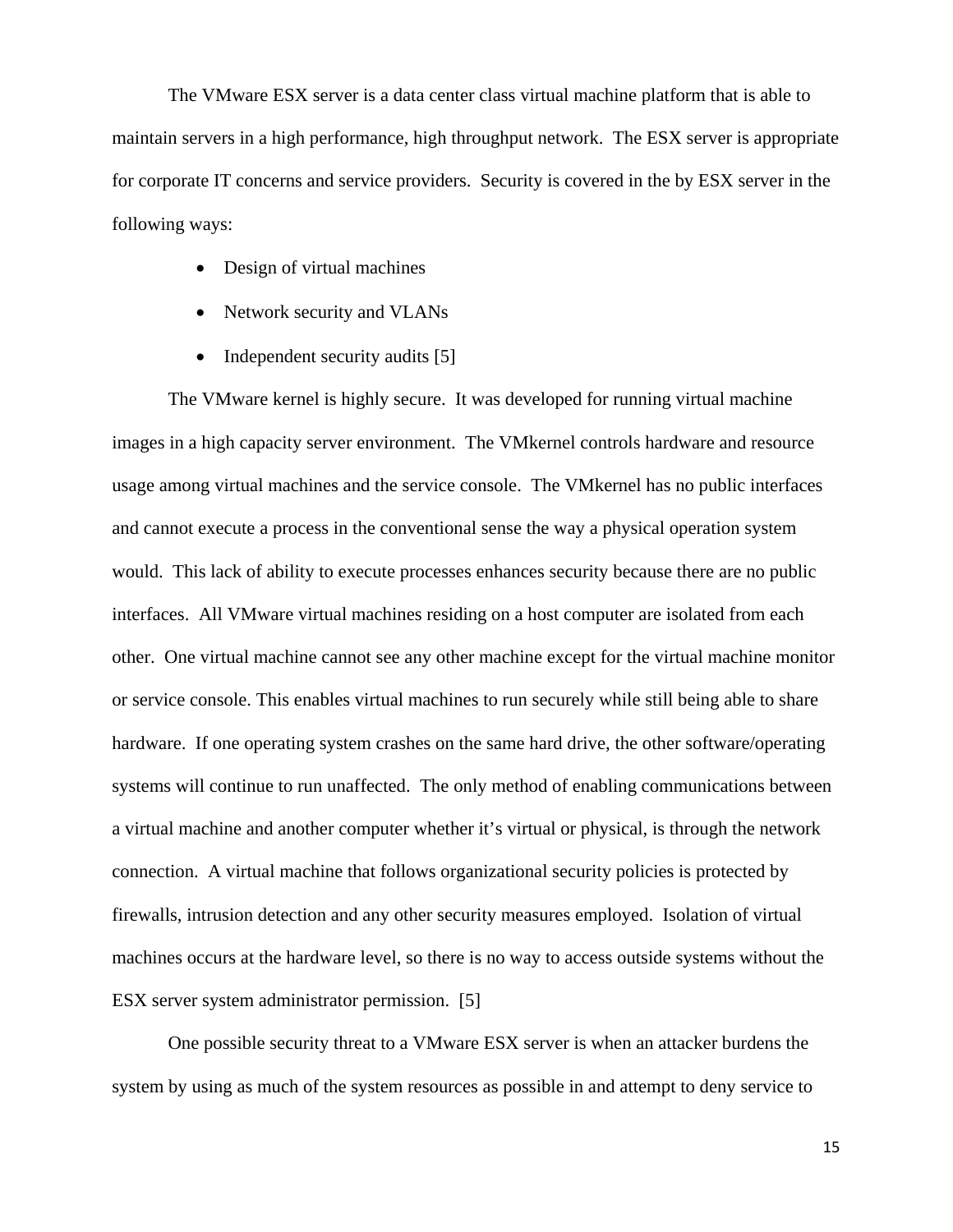other virtual machines on the same network. This can be prevented by configuring the hardware resources a machine can use. For instance, the system administrator can allocate 10 percent of the processor cycles to the intended virtual machine so, in effect, there will automatically be ten percent processor resources no matter what the other machines do. DMZ's can be used in conjunction with VMware ESX server to prevent higher level security breaches. DMZ in a box is a term used by VMware that creates a perimeter network whereby the firewall inside the virtual machine is used to verify traffic from the external network. If the traffic is authorized by the firewall it is routed through the DMZ switch and allowed to pass. So if one virtual machine was compromised by a virus or worm, it would not be allowed to spread to other machines on the network. [5]

 The VMware ESX server service console is a stripped down version of Linux based on Red Hat 7.2. The service console is the administration point for the entire ESX server. If the service console is compromised, the entire virtual network could be controlled, so the ESX service console runs only services essential to the administration of the virtual environment. Programs compatible with Red Hat 7.2 are able to run on the service console and thus can be exploited. VMware supplies a list of services that are recommended and using outside programs is highly discouraged. [5]

 VMware employs the use of VMsight to enable monitoring of virtual machines and network resources. VMsight allows real time monitoring of security policies in the virtual network. It also provides reporting capabilities and alerts which can be integrated with Microsoft Active Directory. Monitoring can be applied at the user or group levels and activity between virtual or physical machines can be logged. VMsight has very little effect on system throughput. Monitoring can be scheduled, further providing convenience to the administrator. VMsight ensures compliance with the Health Insurance Portability and Accountability Act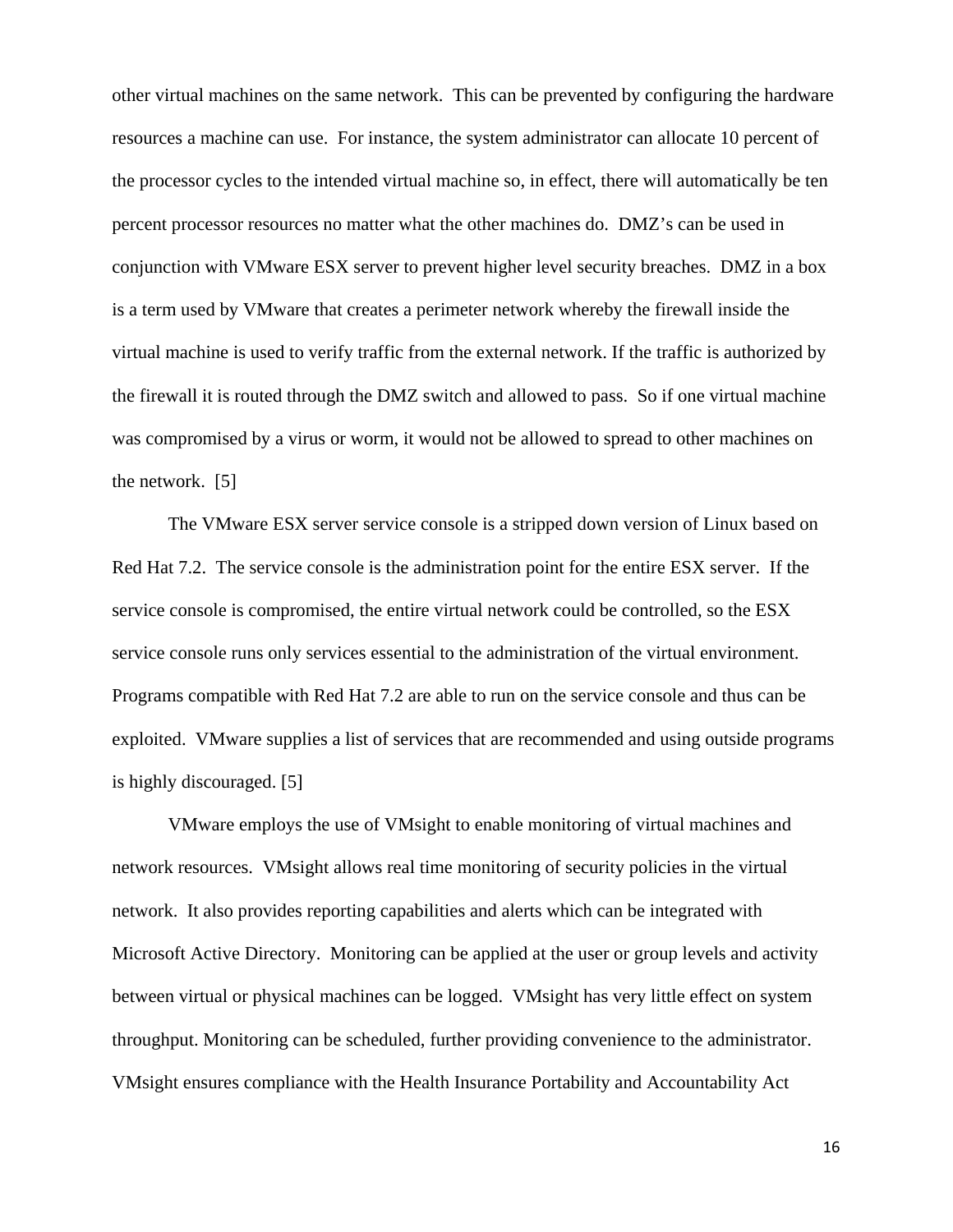(HIPPA) and the Payment Card Industry Data Security Standard (PCI DSS) in the following ways. [6]

- Ensures communications for sensitive information are sent through encrypted channels.
- Support of regulations that require network restrictions, documentation, and justification for the use of secure and insecure protocols.
- Support of work station requirements that align with regulations on how sensitive systems may be accessed. [6]

The major components of the VMware security structure are:

- The virtualization layer, which consists of the VMkernel and the virtual machine monitor. The virtualization layer combines four hardware components to create the virtualization platform that the operating system can run on. The virtualization layer is actually the VMkernel. The VMkernel alternates between all the virtual hosts operating on the physical disk. Virtualization performance is made possible by binary translation which is a technique used to increase the efficiency of the CPU.
- The virtual machines: Virtual machines are "containers" in which operating systems run. A user with administrator or kernel level access on a virtual machine is unable to access another virtual machine due to the layer of isolation between virtual machines. Virtual machines can have resources reserved on the ESX host. This adds another layer of security by denying excessive use of resources by ill-intentioned users.
- The ESX server service console: The ESX server service console allows the administrator to control the virtual environment. The default ESX server service console is installed with a high security setting. All communications from clients are encrypted with 256 bit SSL. Services like FTP and Telnet are disabled by default.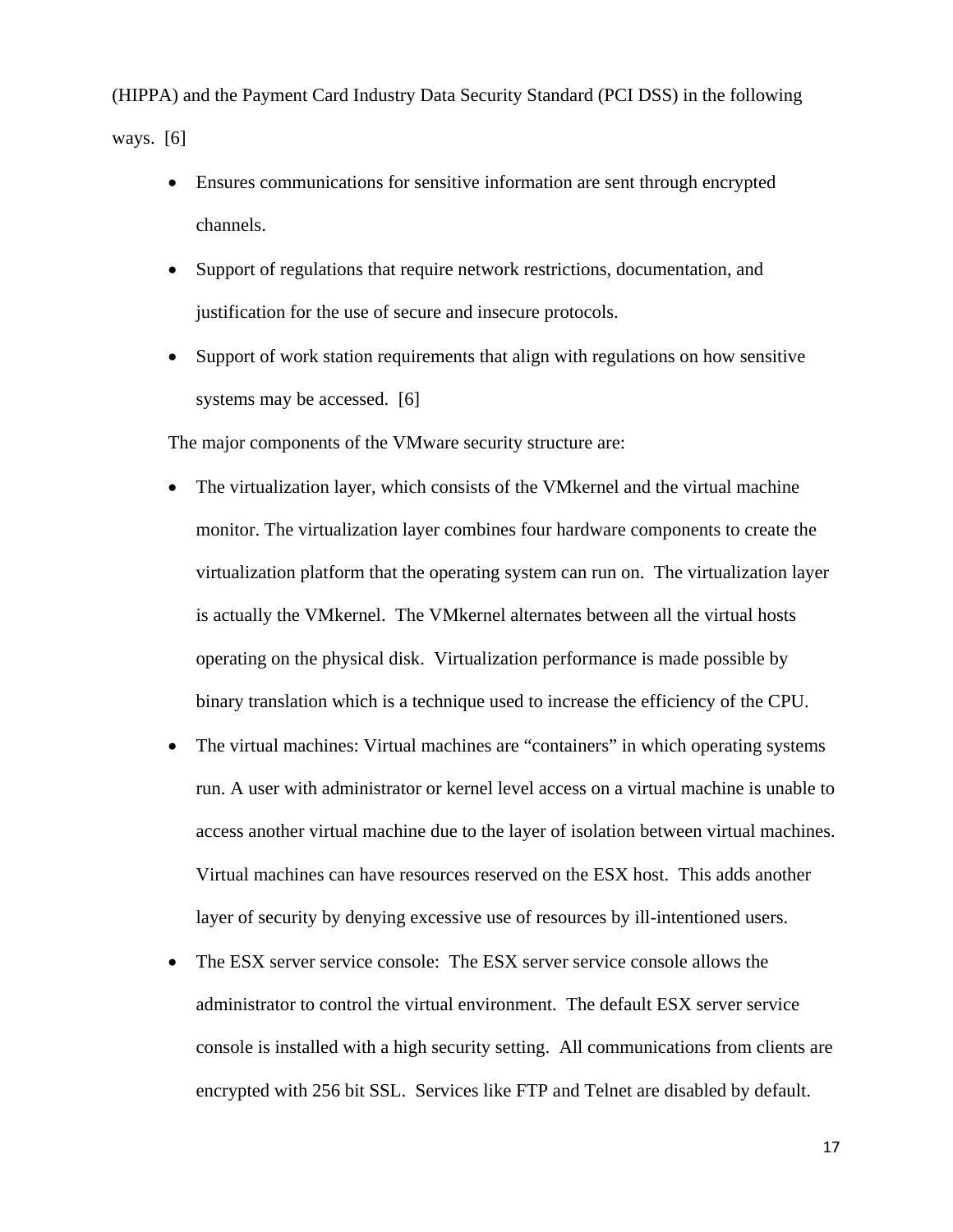- The ESX server virtual networking layer: The virtual networking layer is made up of virtual network devices, where the ESX server service console and the other virtual machines interface with the network. The virtual networking layer includes virtual network adapters and virtual switches. The virtual switch consists of:
	- o The core layer 2 forwarding engine
	- o VLAN tagging, stripping, and filtering units
	- o Virtual port capabilities
	- o Level security, checksum and offload segmentation units.

ESX Server supports VLANS as well for increased security.

- Virtualized Storage: ESX Server implements a path to high speed storage networks for good input/output performance.
- Virtual Center: Management activities are performed in the Virtual Center. Virtual Center uses Windows security tools. It is role based and tied to Active Directory. Virtual Center manages the creation of resource pools which divide system resources and allocate them to their respective systems. [9]

In summary, both Microsoft Virtual Server 2005 and VMware ESX Server are excelling in technology and services offered and becoming more popular. There are security advantages and disadvantages to using server virtualization as opposed to conventional hardware servers. The greater security of virtual systems make server virtualization technologies an attractive option. Complete host isolation is one security selling point that will be considered by those deciding on whether to go the route of server virtualization. VMware is the world leader in system virtualization technology. It remains to be seen whether or not Microsoft can compete in the virtualization market.